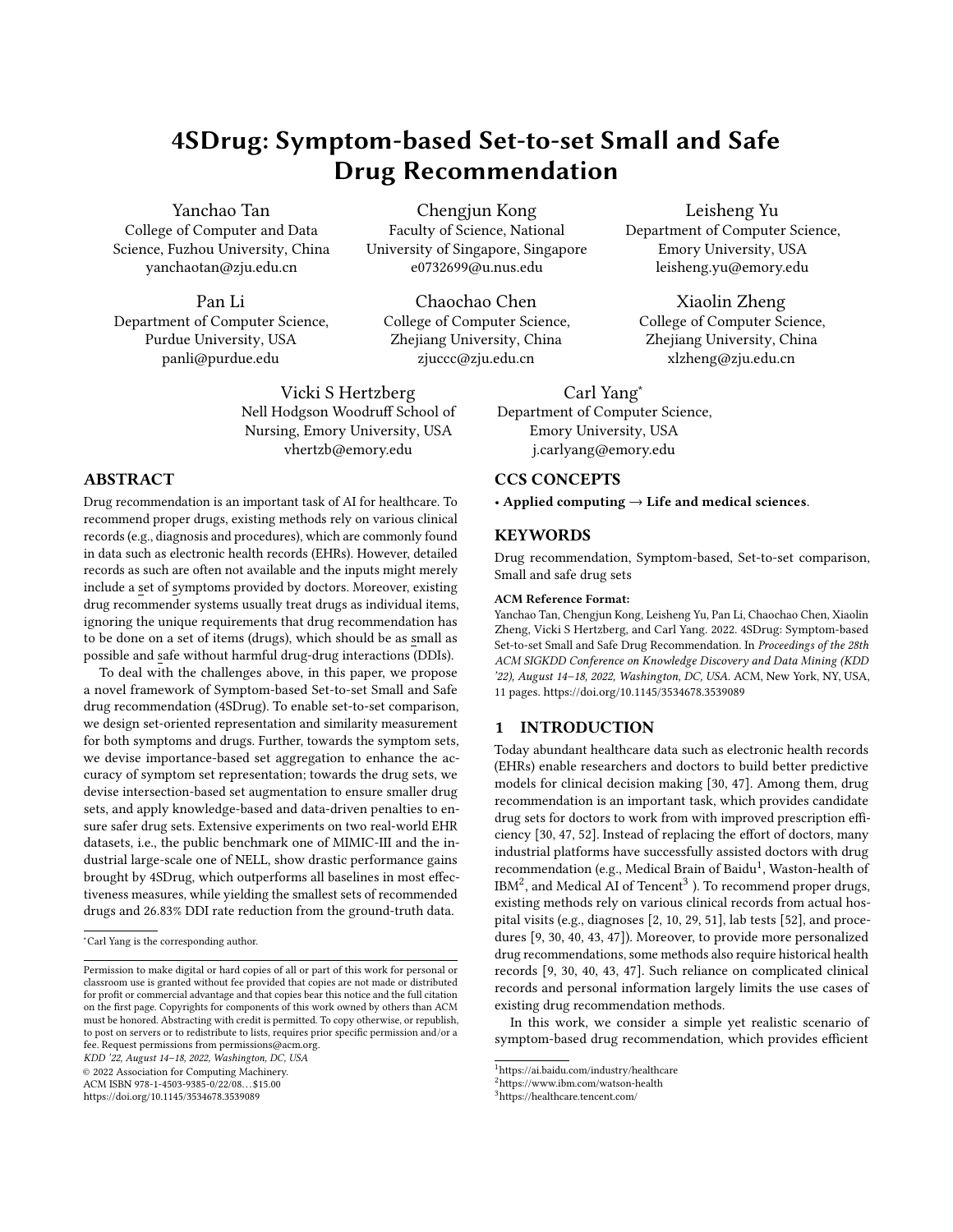KDD '22, August 14-18, 2022, Washington, DC, USA Yanchao Tan et al. (2012) 22, August 14-18, 2022, Washington, DC, USA



Figure 1: A toy example of the symptom-based set-to-set drug recommendation.

references for doctors during the actual diagnoses. Instead of using complicated historical clinical records, we propose to only require a set of symptoms, which can be actively entered by the doctor (e.g., the NELL dataset<sup>4</sup>) or automatically extracted from the medical records (e.g., the MIMIC-III dataset [15]). Since symptoms can reflect a patient's physical status [16, 28, 36] without exposing his/her personal information, the symptom-based drug recommendation system is secure from privacy issues and can be widely applied to assist doctors in prescribing proper drugs. As shown in Figure 1, both Lisa and Jack who show the same set of symptoms (i.e., {Chills, Cough, Fever, Headache}) are likely to be diagnosed with the same disease by doctors (i.e., viral influenza), and thus be prescribed with the same set of drugs (i.e., {Oseltamivir, Ibuprofen, Ambroxol}).

Since not all doctors can always avoid prescription errors (e.g., prescribing drug sets that include harmful drug-drug interactions (DDIs)) due to the limited expert experience and possible human negligence [3, 5], such a symptom-based drug recommendation system can be of great help. Specifically, the system can recommend a small set of safe drugs given a set of symptoms, which is convenient and accessible to doctors. However, this novel task of set-to-set recommendation between symptoms and drugs (as shown in Figure 1) poses several unique challenges for us.

Challenge I: How to effectively model the set-to-set relations among symptoms and drugs? Different from general recommendation which aims at modeling single users on one side and single items on the other, we need to consider sets of symptoms on one side and sets of drugs on the other. Since the sets have multiple elements and variable sizes, how to properly represent the sets and effectively optimize their relations is unknown.

Challenge II: How to enhance the accuracy of symptom set representation? To accurately represent a symptom set, it is practical to consider the varying importance of individual symptoms. For example, as shown in Figure 1, although Headache appears frequently in different sets, Fever plays a much more important role than Headache in the symptom set of Lisa, since it dominantly leads to the diagnosis of viral influenza. Without specific consideration of the importance of Fever, the model may fail to provide an accurate symptom representation towards effective drug recommendation. Challenge III: How to properly recommend small and safe sets of drugs? Unlike general recommendation, the output of drug recommendation is a set of drugs. Firstly, the set needs to be small because too many drugs will increase the patient's financial burden and

reluctancy of taking all of them. Moreover, the set of drugs needs to be safe, which should not include harmful drug-drug interactions (DDIs). Some existing studies model DDIs based on the external drug knowledge base, but this is not always applicable.

To address these challenges, we propose Symptom-based Set-toset Small and Safe drug recommendation (4SDrug), which consists of three pivotal technical modules: (i) a set-to-set comparison module, which is introduced to effectively model the relations among symptom sets and drug sets; (ii) a symptom set module, which is presented to enhance the accuracy of symptom set representation by considering the importance of individual symptoms; and (iii) a drug set module, which recommends sets of drugs by ensuring the small and safe drug set principles.

Our overall contributions in this work are summarized as follows:

- Formulation of symptom-based set-to-set drug recommendation. 4SDrug is the first drug recommendation framework solely based on symptoms, which can provide convenient assistance to doctors while protecting the privacy of the patients. (Section 3.1).
- Effective model designs. In the set-to-set comparison module, we introduce set-oriented representation and similarity measurement to effectively model the set-to-set relations among symptoms and drugs (Section 3.2). In the symptom set module, importance-based set aggregation is devised to enhance the accuracy of symptom set representation (Section 3.3). In the drug set module, we devise intersection-based set augmentation, knowledge-based, and data-driven penalties to ensure small and safe drug sets recommendations (Section 3.4).
- Extensive experiments on real EHR datasets. We conduct comprehensive experimental evaluations on drug recommendation tasks against state-of-the-art approaches over both public benchmark and industrial large-scale EHR datasets. Extensive experimental results demonstrate the superiority of 4SDrug (Section 5).

#### 2 RELATED WORK

General Recommendation. Recently, matrix factorization (MF) has become the de facto method, which uses inner products to model the similarity of the user-item relations [21, 27]. To model complex relations in real-world applications, recently, metric learning for recommendations [12, 35, 48] and graph learning for recommendations [33, 41, 42, 44–46] have attracted significant research attention. However, the above methods aim at modeling single users on one side and single items on the other, which fail to recommend sets of drugs in drug recommendation scenario.

Drug Set Recommendation. In the setting of drug set recommendation, many existing works model patient representations as sequences of hospital visits, where each visit consists of diagnoses [2, 10, 29, 34, 51], lab tests [52], and procedures [9, 30, 40, 43, 47]. For example, RETAIN [9] employed an attention model to identify the most meaningful historical visit, so as to make the model interpretable. [2] modeled a sequence of ICD-9 [1, 7, 26] codes based on GRU. However, these methods fail to model patients whose historical visits are not available.

To alleviate the reliance on the historical records, existing approaches recommend drugs based on clinical information of patients' current visits. For example, G-BERT [29] pretrained the records of patients with a single hospital visit. LEAP [51] extracted

<sup>4</sup>https://www.nursing.emory.edu/pages/project-nell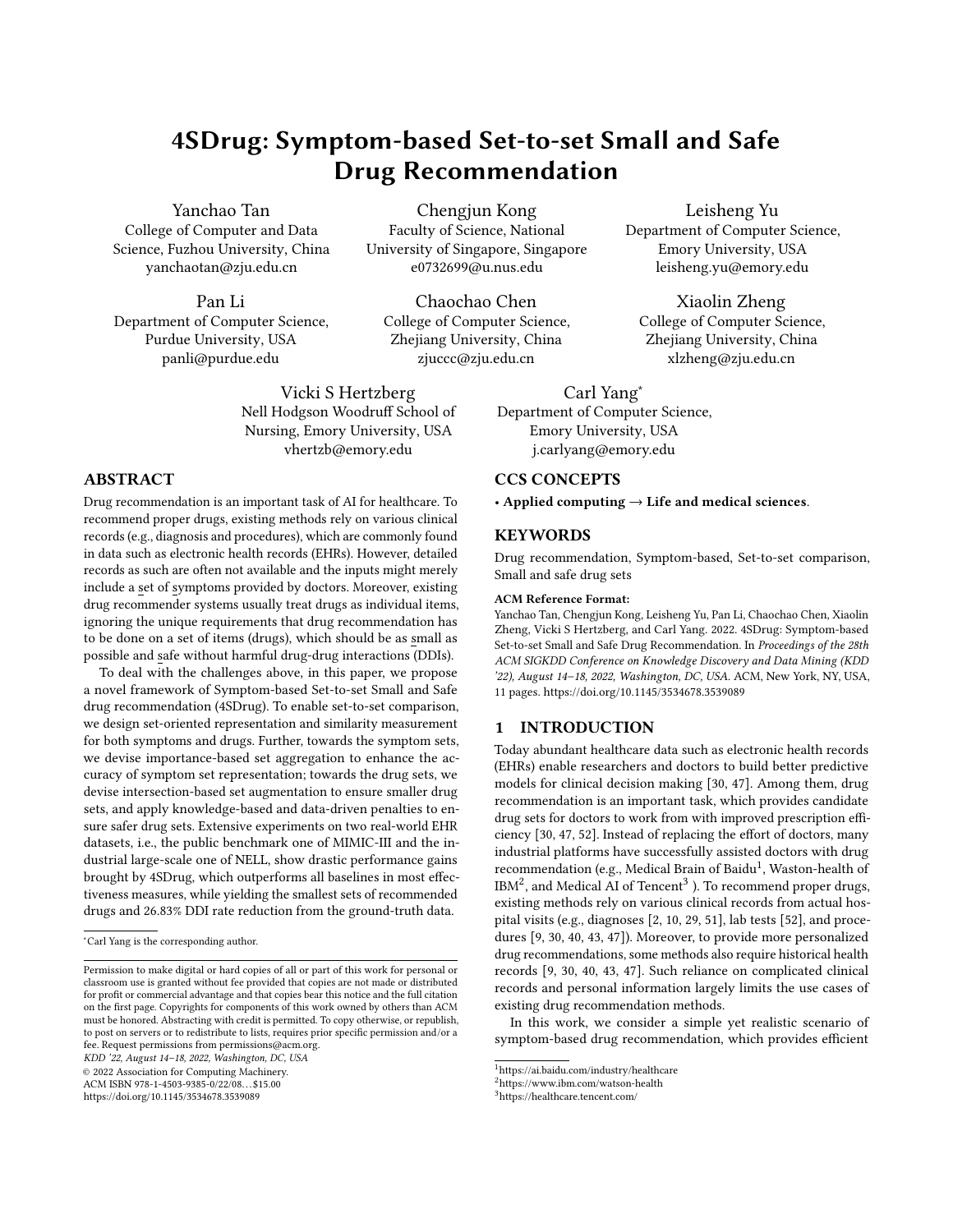

Figure 2: Overview of our proposed Symptom-based Set-to-set Small and Safe Drug Recommendation (4SDrug) framework.

information only from patients' current visit. However, these models still require access to patients' various personal information beyond symptoms, which may lead to severe privacy concerns.

Furthermore, considering drug-drug interactions (DDIs) [20, 38] is necessary in recommending drug sets, since the mixture of drugs may undermine the therapeutic effect and cause side effects. Existing studies model DDIs implicitly either via knowledge graphs (KGs) [10, 40], reinforcement post-processing [51], or acquiring probability distributions of safe drug sets from raw EHR records for adversarial regularization [43]. However, such additional data like KGs are not always applicable. There are also studies that model DDIs explicitly with a controllable loss function [30, 47]. Although these works have considered DDIs, they fail to control the number of recommended drugs, which may increase patient's financial burden and make patient reluctant of taking all of them.

Deep Learning with Sets. Since there are many domains where the data can be treated as unordered sets, recent years have witnessed a growth of interest in utilizing neural networks to learn set representations. Specifically, learning set representations has been widely studied in computer vision (CV) [13, 31, 49], natural language processing (NLP) [17], information retrieval [24], and product bundle recommendation [4]. For example, PointNet [25] applied multi-layer perceptron (MLP) and feature transformations on the elements in the set and used max-pooling to aggregate information. [32] measured the similarity between the input set and each one of the hidden sets by bipartite matching. However, the above set-oriented representation methods do not consider the unique properties of symptoms and drugs, and thus cannot be directly applied to our setting.

#### 3 THE 4SDRUG FRAMEWORK

## 3.1 Problem Statement and 4SDrug Overview

Our task of symptom-to-drug recommendation aims to generate a drug set as the treatment to a specific symptom set as shown in Figure 1. Let  $S = \{s_1, s_2, \ldots, s_M\}$  and  $\mathcal{D} = \{d_1, d_2, \ldots, h_N\}$  denote all symptoms and drugs, respectively. Each query consists of a symptom set and a drug set, e.g.,  $S^{(\tilde{i})} = \{s_1, s_2, \dots\}$  and  $\mathcal{D}^{(\tilde{i})} =$ 

 $\{d_1, d_2, \dots\}$ . We denote  $\mathsf{h}_{\mathcal{S}}^{(i)}$  $\overset{(i)}{\mathcal{S}}$  for  $i$  -th symptom set and  $\mathsf{h}_{\mathcal{D}}^{(i)}$  $\stackrel{(i)}{\mathcal{D}}$  for *i*-th drug set. Given a symptom set  $\mathcal{S}^{(i)}$ , an N-dimensional probability vector is computed, where the value of dimension  $k$  represents the probability that drug  $k$  can treat some symptoms inside  $S^{(i)}$ . This is achieved by a learned set-oriented similarity measurement  $g\{\mathsf{h}_{\mathsf{S}}^{(i)}\}$  $\mathcal{S}^{(i)}$ ,  $\mathsf{d}_j$ } between the representation of symptom set  $\mathsf{h}_{\mathcal{S}}^{(i)}$  $\int_{\mathcal{S}}^{(t)}$  and drug  $d_j$ , which also represents the probability of recommending drug  $d_j$  to treat  $\mathcal{S}^{(i)}$ . The input and output are defined as follows:

- $\bullet$  Input: Symptom sets  $\{\mathcal{S}^{(1)},\mathcal{S}^{(2)},\ldots,\mathcal{S}^{(Q)}\}$  and the drug sets  $\{ \mathcal{D}^{(1)}, \mathcal{D}^{(2)}, \ldots, \mathcal{D}^{(Q)} \}$  that treat  $\{ \mathcal{S}^{(1)}, \mathcal{S}^{(2)}, \ldots, \mathcal{S}^{(Q)} \}$ , where Q denote the total number of queries.
- Output: A learned set-oriented similarity measurement function  $g\{\mathsf{h}^{(i)}_{\mathcal{S}} %Mathcal{R}_{u}^{(i)}\}\mathsf{P}_{u}^{(i)}\}\mathsf{P}_{u}^{(i)}\|\mathsf{P}_{u}^{(i)}\|$  $S^{(i)}$ ,  $d_j$ }, which generates the probability vector for all drugs from  $\mathcal D$  given the symptom set  $\mathcal S^{(i)}$ .

We summarize the main modules of the 4SDrug framework in Figure 2 to provide an overview. 4SDrug takes symptom sets  $\mathcal{S}^{(i)}$ and drug sets  $\mathcal{D}^{(i)}$  as inputs, and performs symptom-to-drug recommendation with the help of three technical modules. In the set-to-set comparison module, we use  $h_{\mathcal{S}}^{(i)}$  $\overset{(i)}{\mathcal{S}}$  and  $\mathsf{h}_{\mathcal{D}}^{(i)}$  $\stackrel{(i)}{\mathcal{D}}$  to represent  $\mathcal{S}^{(i)}$  and  $\mathcal{D}^{(i)}$ via the proposed set-oriented representation method, and measure the relations between  $S^{(i)}$  and  $D^{(i)}$  via the set-oriented similarity measurement  $q\{\cdot,\cdot\}$ . In the symptom set module, 4SDrug reformulate  $h_{\mathcal{S}}^{(i)}$  $\mathcal{S}^{(t)}$  via importance-based set aggregation. Finally, in the *drug* set module, we recommend proper sets of drugs by intersectionbased set augmentation as well as a hybrid DDI penalty mechanism to ensure the principles of small and safe drug set.

#### 3.2 Set-to-set Comparison Module

Different from general recommendation which aims at modeling the relations between single users on one side and single items on the other, in drug recommendation, we need to consider sets of symptoms and sets of drugs. To model such set-to-set relations, a straightforward way is to represent symptom sets and drug sets by one-hot encoding. This is obviously inappropriate because there are many possible sets which appear for very small numbers of times.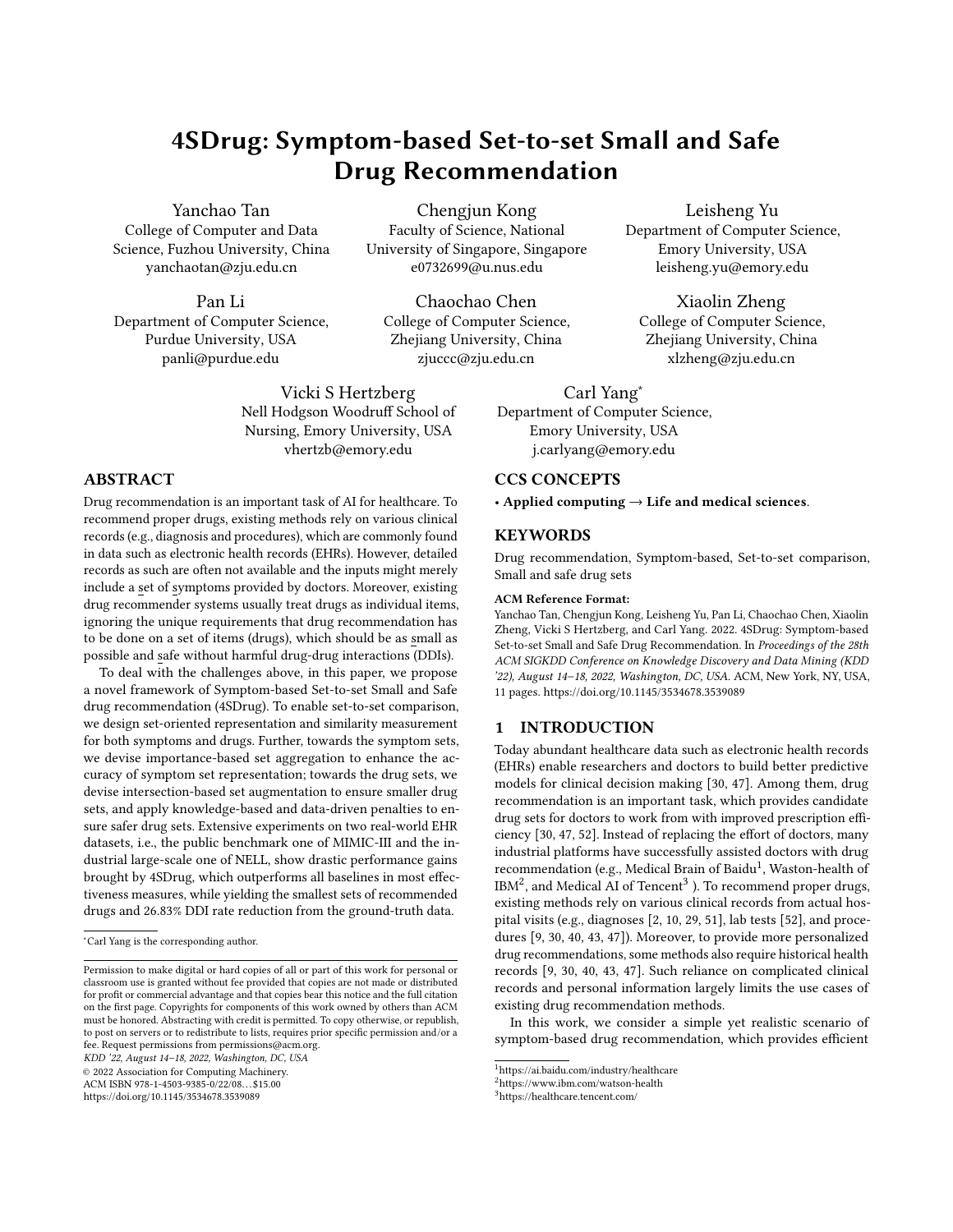Table 1: The occurrence times of symptom sets on MIMIC-III.

| $\#$ of set occurrence   1 2 3 4 5 6 7 > 8 |                       |  |  |  |  |
|--------------------------------------------|-----------------------|--|--|--|--|
| $#$ of set                                 | 23106 27 10 2 3 1 2 9 |  |  |  |  |

As shown in Table 1, over 99% cold-start sets only appear once on MIMIC-III. A model that ignores the intersections of similar sets can easily fail to properly model such cold-start sets. To address this, in this section, we first devise a set-oriented representation method for both symptoms and drugs, and then present set-oriented similarity measurement between symptom sets and drug sets.

3.2.1 Set-oriented Representation. To leverage the information of symptoms and drugs in sets and alleviate the cold-start problem brought by the set-oriented data, we represent a set based on its elements. Different from the data formats like sequences and lists, a set has two main properties: 1) Permutation invariance: a set keeps same no matter how its elements are permutated; 2) Variable cardinality: the set can have different sizes (shown in Figure 3a). These properties pose challenges in set representation, which invalidates existing methods using sequence models for drug sets [18, 40].

To satisfy these properties of sets, we use average pooling for the representation of symptom sets and drug sets, which is guaranteed to be permutation invariant and can handle variable cardinality. Let  $\mathsf{h}_{\mathsf{e}}^{(\hat{i})}$  $\overset{(\hat{i})}{\mathcal{S}}$  be the embedding for the symptom set  $\mathcal{S}^{(\hat{i})}$  and  $\textsf{h}_{\mathcal{D}}^{(i)}$  $\mathcal{D}^{(t)}$  be the embedding for doug set  $\mathcal{D}^{(i)}$ , we have the representation as:

$$
h_{S}^{(i)} = \sum_{s_{i'} \in S^{(i)}} \frac{1}{|S^{(i)}|} s_{i'}, \quad h_{\mathcal{D}}^{(i)} = \sum_{d_{i'} \in \mathcal{D}^{(i)}} \frac{1}{|\mathcal{D}^{(i)}|} d_{i'}, \qquad (1)
$$

where both  $s_{i'}$  and  $d_{i'}$  are the learnable embeddings of symptom  $s_{i'}$  and drug  $d_{i'}$ .

3.2.2 Set-oriented Similarity Measurement. To conduct symptombased set-to-set recommendation, we need to ensure that the representation of the symptom set  $\mathcal{S}^{(i)}$  is more similar to the drugs in  $\mathcal{D}^{(i)}$  than the drugs in  $\mathcal{D} - \mathcal{D}^{(i)}$ , which can be formulated as:

$$
\sin \mathbf{h}_{S}^{(i)}, \mathbf{h}_{D}^{(i)} \rightarrow_{S} \sin \mathbf{h}_{S}^{(i)}, \mathbf{h}_{-D}^{(i)},
$$
 (2)

where  $>$ <sub>S</sub> between sets denotes that the similarity of the former one is higher than that of the latter one.  $h_s^{(i)}$  $\mathbf{s}^{(i)}$ , h $\mathbf{h}_{\mathcal{D}}^{(i)}$  $\stackrel{(i)}{\mathcal{D}}$ , and  $\mathsf{h}_{-\mathcal{D}}^{(i)}$  are the representations of the symptom set  $\mathcal{S}^{(i)}$ , the drug set  $\mathcal{D}^{(i)}$  that treats  $S^{(i)}$ , and the drugs that are in  $\mathcal{D} - \mathcal{D}^{(i)}$ , respectively.

Note that, during training, all symptom sets and drug sets are given, but during testing, only symptom sets are given. To make the training phase and testing phase consistent, we should first generate drug sets, which are subsets of the drugs  $D$  with varying sizes. However, it is impossible to traverse  $2^N$  candidate drug sets for such set-oriented drug recommendation.

To capture the latent relations between symptoms and drugs effectively and efficiently, we take one step back and devise a setoriented similarity measurement  $g$  between symptom sets and individual drugs, to optimize the probability of recommending a drug based on a set of symptoms. Note that, modeling all elements individually is a common practice to approximate the modeling of the set as a whole to avoid the combinatorial complexity with approximation guarantee [6, 19], and we will revisit the set properties of drugs in Section 3.4. The measurement is:

$$
g \mathbf{h}_{S}^{(i)}, \mathbf{d}_{j} = \sigma \mathbf{h}_{S}^{(i)} \odot \mathbf{d}_{j} , \qquad (3)
$$



where  $\sigma$  is a sigmoid function to scale the output to a probability measure between 0 and 1. ⊙ represents the element-wise product. In this way, by summing up the similarity between  $\mathcal{S}^{(i)}$  and each drug  $d_i$  in the training phase, we can approximately calculate the similarity between symptom sets and drug sets as:

$$
\sin \frac{\mathbf{n}}{\mathbf{n}} \left( \mathbf{h}_{\mathcal{S}}^{(i)}, \mathbf{h}_{\mathcal{D}}^{(i)} \right) = \frac{1}{|\mathcal{D}^{(i)}|} \frac{|\mathbf{E}^{(i)}|}{j=1} \mathbf{n} \mathbf{n}_{\mathcal{S}}^{(i)}, \mathbf{d}_{j}.
$$
 (4)

Following abundant recent studies on drug set recommendation [30, 47, 51], we formulate the drug set recommendation as a multi-label binary classification task. Towards the recommended drug, we have  $g({\bf h}_{\bf s}^{(i)})$  $S^{(i)}$ ,  $d_j$   $\} \rightarrow 1$ ; towards the other drugs, we have  $g\{\mathsf{h}^{(i)}_{\mathbf{S}}, \mathsf{d}_i\} \rightarrow 0$ . Thereby, the objective function of set-to-set drug  $g_1 \cdots g_5$ ,  $g_j \cdots g_5$ ,  $g_i \cdots g_s$  $\mathcal{L}_{rec}^{(i)}$  =  $d_i \in \mathcal{D}^{(i)}$  $\log g$  h<sup>(i)</sup>  $\begin{array}{c} (i)$ ,  $d_j$  +  $d_i \in (\mathcal{D} - \mathcal{D}^{(i)})$  $\log 1 - g \ln \frac{f^{(i)}}{g}$  $\binom{i}{S}, \mathsf{d}_j$ , (5)

where  $\mathcal{D}^{(i)}$  is the drug set for treating symptom set  $\mathcal{S}^{(i)}$ .

#### 3.3 Symptom Set Module

Although the pooling strategy in Eq. 1 can be applied to convert a set of symptom embeddings to one unified set representation, it cannot capture the different importance of symptoms, which should be considered carefully when doctors perform diagnosis. For example, as shown in Figure 1, Fever is more important than other symptoms (e.g., Chills) of Lisa since it directly leads to the diagnosis of viral influenza. Moreover, since symptoms have different frequencies (shown in Figure 3b), the averaging strategy that is prone to the ignorance of unusual symptoms will lead to the failure of disease detection. For example, Dark neck skin is a rare symptom of diabetes, which deserves more attention when representing a symptom set so as to recommend diabetes-oriented drugs.

To capture the aforementioned different importance of symptoms in a symptom set, we design an importance-based set aggregation mechanism, which is inspired by the attention mechanism in neural networks [17]. Specifically, we rewrite  $h_s^{(i)}$  $\mathcal{S}^{(t)}$  in Eq. 1 to explicitly take the importance of symptoms into consideration as follows:

$$
\mathsf{h}_{\mathcal{S}}^{(i)} = \mathsf{I}_{s_{i'} \in \mathcal{S}^{(i)}} \mathsf{I}_{s_z \in \mathcal{S}^{(i)}} \omega_z \mathsf{s}_{i'}, \tag{6}
$$

where  $\omega_{i'}$  is a learnable weight of symptom  $s_{i'}$  and  $s_{i'}$  denotes the embedding of  $s_{i'}$ . Furthermore, we add  $L_1$  normalization on the weights to eliminate the impact of varied sizes of different symptom sets (as shown in Figure 3a).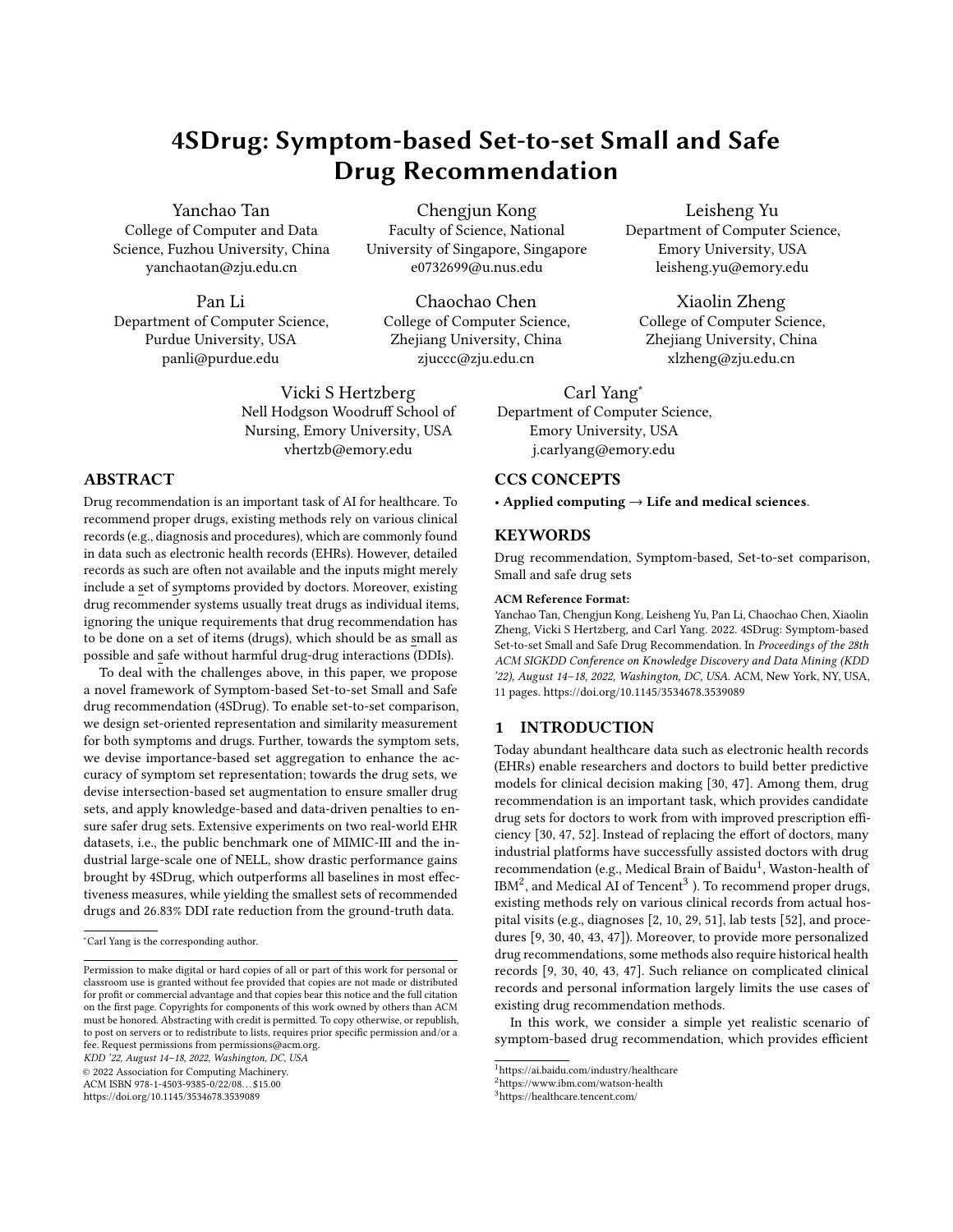## 3.4 Drug Set Module

In Section 3.2, for the efficiency of testing phase, we reduce the modeling of drug sets into individual drugs as a multi-label binary classification task. However, this does not take the unique requirements of recommending drug sets into consideration. Moreover, unlike set recommendation in E-commerce, where irrelevant items have little impact on customers and items in the set do not interact, extra drugs can be harmful and drugs can interact. Specifically, recommending more drugs than necessary can increase the patient's financial burden and reluctancy of taking all of them, and more drugs can also lead to more potential side effects and harmful drugdrug interactions (DDIs). Therefore, it is important to produce sets of drugs that are small and safe, besides high accuracy.

In light of this, we propose a small drug set principle and a safe drug set principle, which explicitly stress the effective drugs and model DDIs based on the set-oriented data.

3.4.1 Small Drug Set Principle. The small set principle aims to treat symptoms as much as possible by recommending as small number of drugs as possible. However, directly limiting the recommended number of drugs may sacrifice the treatment towards really severe and complicated diseases. With the only knowledge about symptom sets  $S^{(i)}$  and drug sets  $\mathcal{D}^{(i)}$ , it is challenging to reduce the size of recommended drug sets while still ensuring the effectiveness.

Inspired by the way how experienced doctors prescribe drugs [28] and the popular voting mechanism [11] that regards the overlaps of decisions as more confident, we propose intersection-based set augmentation by paying attention to the overlapping symptoms and overlapping drugs. For example, as shown in Figure 1, the symptom sets of  $u_1$  and  $u_3$  overlap on Headache while the drug sets of them overlap on Ibuprofen, so Ibuprofen is more likely effective for Headache, and we augment a new positive relation between this pair of symptoms and drugs.

To efficiently augment the data, we aim to find pairs of symptom sets with more overlapping elements. Specifically, given a symptom set  $S^{(i)}$ , we first rank all other symptom sets based on their Jaccard coefficients with  $S^{(i)}$ , and select the candidate  $S^{(N_i)}$  with the largest score, which is formulated as:

$$
N_i = \arg \max |\mathcal{S}^{(i)} \cap \mathcal{S}^{(N_i)}| / |\mathcal{S}^{(i)} \cup \mathcal{S}^{(N_i)}|.
$$
 (7)

Then, the intersection of the two symptom sets (i.e.,  $\mathcal{S}^{(i)}$  and  $\mathcal{S}^{(\mathcal{N}_i)})$ and the intersection of the two drug sets (i.e.,  $\mathcal{D}^{(i)}$  and  $\mathcal{D}^{(N_i)}$ ) are obtained as follows:

$$
\mathcal{S}_{\cap}^{(i,N_i)} = \mathcal{S}^{(i)} \cap \mathcal{S}^{(N_i)}, \quad \mathcal{D}_{\cap}^{(i,N_i)} = \mathcal{D}^{(i)} \cap \mathcal{D}^{(N_i)}.
$$
 (8)

According to the representation of symptom set in Eq. 6, we obtain the representation for the intersection symptom set  $S_{\cap}^{(i,N_i)}$ :

$$
\mathsf{h}_{\mathcal{S}\cap}^{(i,\mathcal{N}_i)} = \mathsf{f}_{\mathcal{S}_i^{(i,\mathcal{N}_i)}} \mathsf{f}_{\mathcal{S}_z \in \mathcal{S}_i^{(i,\mathcal{N}_i)} \omega_z} \mathsf{S}_{i'}, \tag{9}
$$

Finally, to highlight the effective relations between symptom sets and drug sets, we add a new objective function based on the intersection as follows:

$$
\mathcal{L}_{inter}^{(i)} = \log g \, \mathbf{h}_{S \cap}^{(i,N_i)} \mathbf{d}_j
$$
\n
$$
+ \log(1 - g \, \mathbf{h}_{S \cap}^{(i,N_i)} \mathbf{d}_j)
$$
\n
$$
+ \log(1 - g \, \mathbf{h}_{S \cap}^{(i,N_i)} \mathbf{d}_j).
$$
\n
$$
(10)
$$

In this case, we encourage the drugs in  $\mathcal{D}_{\bigcap}^{(i,\mathcal{N}_i)}$  to be recommended while decreasing the probability of recommending the drugs in  $\mathcal{D} - \mathcal{D}_{\cap}^{(i,N_i)}$ , so as to keep the effective drugs only and reduce the number of recommended drugs.

3.4.2 Safe Drug Set Principle. The safe drug set principle aims to recommend a set of drugs that can avoid the drug-drug interactions (DDIs). Existing works model DDIs via soft or indirect constraints, like knowledge graphs (KGs) [22, 39] and reinforcement post-processing [51]. However, the implicit handling of DDIs results in non-controllable rates in the final recommendation or sub-optimal recommendation accuracy.

To address these limitations, the existing studies leverage the drug knowledge base (DKB) [37] to explicitly model DDIs, which is not always applicable. Specifically, they are only applicable to datasets whose drug codes can be converted to ATC Third Level [30] (e.g., MIMIC-III). For other datasets, such as the industrial one of NELL, such external DKB cannot be leveraged since the drugs are encoded with American Hospital Formulary System (AHFS) drug encoding [8, 23] and cannot be converted to ATC Third Level.

To prevent DDIs on all kinds of datasets, we introduce a hybrid penalty mechanism, which includes: 1) the knowledge-based penalty, and 2) the data-driven penalty, where the data-driven one provide side signals as completments of the ground-truth DDIs.

Firstly, on datasets whose drug encodings can be converted to ATC Third Level, we are able to leverage the ground-truth DDIs from the DKB. Specifically, we design a knowledge-based penalty  $\mathcal{L}_{K-DDI}^{(i)}$  on the predicted similarity based on external DDI adjacency matrix  $A^d$ , which is computed from TWOSIDES dataset [37] via the ATC Third Level drug codes. For the representations of two durgs  $\mathbf{d}_k$  and  $\mathbf{d}_l$ , if the combination of drug  $d_k$  and drug  $d_l$ induce a DDI, then  $A_{kl}^d = 1$ . Intuitively, we want the probability of recommending a pair of drugs to be penalized if the two drugs induce DDI, which we enforce with the following objective:

$$
\mathcal{L}_{K-DDI}^{(i)} = \bigotimes_{d_k \in \mathcal{D} \ d_l \in \mathcal{D}} (\mathbf{A}_{kl}^d \cdot (g \mathbf{h}_{\mathcal{S}}^{(i)}, \mathbf{d}_k \cdot g \mathbf{h}_{\mathcal{S}}^{(i)}, \mathbf{d}_l))
$$
 (11)

where  $\cdot$  is the product between scalars.  $g\{\boldsymbol{h}_{\boldsymbol{\varsigma}}^{(i)}\}$  $S^{(i)}$ , d<sub>k</sub> } · g{h $_S^{(i)}$  $_S^{(i)}$ , d<sub>l</sub> } denotes a pair-wise probability of recommending  $d_k$  and  $d_k$  together.

Secondly, on top of the knowledge-based penalty, and in cases where the knowledge-based penalty cannot be applied, we design a data-driven penalty as side signals for the safe drug set principle.

Since we stress the relations between the intersections of symptom sets and drug sets in Eq. 10, the drugs in the difference set of two similar drug sets are seldom used together and may have DDIs. For example, {Compound Liquorice Tablets, Ibuprofen} and {Azithromycin, Ibuprofen} can be used to treat cough with headache. However, taking Compound Liquorice Tablets with Azithromycin may lead to cardiac arrhythmia. Compound Liquorice Tablets and Azithromycin do not appear in the ground-truth DDI table but show up in the difference set of two drug sets for similar symptoms for more than 150K times in the dataset. Based on this intuition, we propose to punish the relations between  $\mathcal{S}_{\cap}^{(i,N_i)}$  and the difference sets of the two drug sets, where the relative complement of  $\mathcal{D}^{(i)}$ in  $\mathcal{D}^{(N_i)}$  and that of  $\mathcal{D}^{(N_i)}$  in  $\mathcal{D}^{(i)}$  are calculated as:

$$
\mathcal{D}_{-}^{(i)} = \mathcal{D}_{\cap}^{(i)} - \mathcal{D}_{\cap}^{(i,N_i)}, \quad \mathcal{D}_{-}^{(N_i)} = \mathcal{D}_{\cap}^{(N_i)} - \mathcal{D}_{\cap}^{(i,N_i)}.
$$
 (12)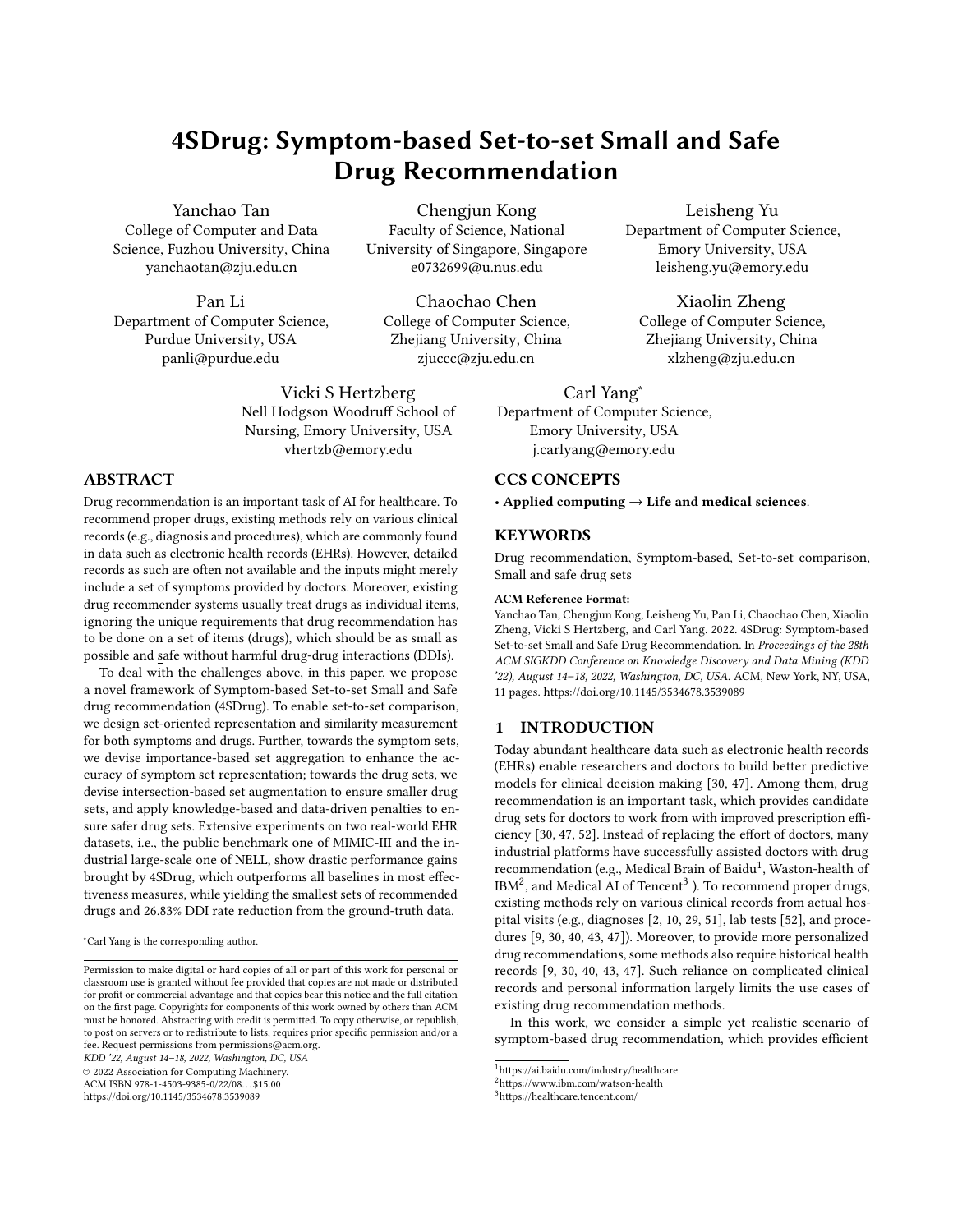Table 2: Statistics of the datasets used in our experiments.

| Items                             | MIMIC-III | NELL    |
|-----------------------------------|-----------|---------|
| # of visits                       | 27,869    | 278,388 |
| # symptom                         | 1,113     | 17,898  |
| $#$ drugs                         | 131       | 230     |
| avg # of symptoms per symptom set | 31.81     | 11.02   |
| avg # of drugs per drug set       | 14.36     | 7.62    |
| total # of DDI pairs              | 448       |         |

With such infrequently recommended pairs, we enforce an additional data-driven penalty objective by yielding large  $\mathcal{L}_{D-DDI}^{(i)}$  if  $(i)$ 

$$
d_k \text{ appear in } \mathcal{D}(\mathbf{i})
$$
  

$$
\mathcal{L}^{(i)}_{D-DDI} = \n\begin{array}{c}\ng \text{ in } \mathcal{D}^{(N_i)} \\
\mathcal{L}^{(i)}_{D-DDI} = \n\end{array}\n\quad\n\text{g} \text{ h}_{S \cap}^{(i, N_i)} \text{,} \n\begin{array}{c}\n\text{g} \text{ is the same,} \\
\mathcal{L}^{(i)}_{S \cap} \text{,} \mathbf{d}_k \cdot \mathbf{g} \text{ h}_{S \cap}^{(i, N_i)} \text{,} \mathbf{d}_l\n\end{array} \n\quad (13)
$$

Finally, we apply weighted sum strategy over the loss for training the final proposed objective as follows:

$$
\mathcal{L} = \mathcal{L}_{rec} + \alpha \mathcal{L}_{inter} + \beta (\mathcal{L}_{K-DDI} + \mathcal{L}_{D-DDI}),
$$
 (14)  
where  $\alpha$  controls the weight of the loss  $\mathcal{L}_{inter}$  from intersection-  
based set augmentation and  $\beta$  controls the weight of the hybrid  
DDI loss, respectively.

# 4 INSIGHTS AND DISCUSSIONS

Our development and experiments of 4SDrug have led to several unique insights. (1) Modeling sets as sets instead of sequences is important: in this way, we can get rid of the irrelevant signals from the orders of the elements by ensuring permutation-invariant set representation; (2) differentiating the importance of elements in a set is important: by discovering and highlighting rare but significant elements, the overall representations of sets can be largely improved; (3) combining external knowledge and data-driven knowledge is important: they compliment each other and allow us to achieve drug sets with more controllable sizes and less harmful drug-drug interactions.

This work intends to study and develop a comprehensive and automatic drug recommendation pipeline, to help doctors quickly locate possible drugs and avoid harmful drug-drug interactions. The set-up of 4SDrug is designed so that it can be easily implemented into a deployable system for the real-world application of drug recommendation: 4SDrug focuses on the input of general symptoms without other patient-specific information, allowing the model to be efficient for large-scale real-time drug recommendation, and at the same time, secure from compromising patients' privacy. Note that, the goal of 4SDrug is to provide complementary assistance to doctors for efficient and safe drug prescription, and its recommendations should be further considered by the doctors given the more complicated and private information of individual patients. It is not suggested to be directly used by individuals without necessary medical expertise at its current stage.

## 5 EXPERIMENT

In this section, we evaluate our proposed 4SDrug framework focusing on the following four research questions:

• RQ1: How does 4SDrug perform in comparison to state-of-theart recommendation methods?

- RQ2: What are the effects of different model components?
- RQ3: How do the hyperparameters affect the recommendation performance and how to choose optimal values?
- RQ4: What real drugs are recommended by 4SDrug and how are they accurate, small, and safe?

## 5.1 Experimental Setup

5.1.1 Datasets and Evaluation Protocols. We use two real-world EHR datasets to verify the effectiveness of compared methods, i.e., the public benchmark one of MIMIC-III [15] and the industrial large-scale one of NELL. NELL is provided by the Nell Hodgson Woodruff School of Nursing at Emory University. Both datasets are fully anonymized and carefully sanitized before our access. The statistics are summarized in Table 2.

The symptoms here are extracted differently on two datasets. Specifically, the "query" field in NELL directly describes the symptoms of patients while MIMIC-III does not have this. Therefore, we adopt the symptom extraction from the clinical texts following [50] in MIMIC-III. Recall that the DKB from the TWOSIDES dataset [37] is applicable to datasets whose drug codes can be converted to ATC Third Level [30]. We apply the knowledge-based penalty for DDI on MIMIC-III, and skip it on NELL, whose drugs are encoded with AHFS [8, 23]. This actually emphasizes the value of our novel datadriven penalty for DDIs. Following [30, 47], we use two standard effectiveness metrics (i.e., Jaccard coefficient and F1 score) and two specific drug-set metrics (i.e., Avg # of drug and DDI Rate) to evaluate the results of drug recommendation. The detailed evaluation protocols can be found in Appendix. A.

5.1.2 Baselines. We compare 4SDrug with the following baselines from two perspectives: 1) traditional set-oriented models: K-freq [40], K-near [30], ECC [47], and MLP [40]; 2) existing drug recommendation methods: LEAP [51], RETAIN [9], GAMENet [30], and SafeDrug [47]. Following the recent works in drug recommendation [30, 47], we do not compare with general recommendation methods because they cannot provide drug set recommendations. The details of the compared baselines can be referred in Appendix B.

5.1.3 Implementation Details. The full code for our 4SDrug is available<sup>5</sup>. Implementations of the compared baselines are from GAMENet<sup>6</sup> and SafeDrug<sup>7</sup>. We follow the same setting as [30, 47] and split the dataset into training, validation, and testing with a ratio of 4:1:1. We tune all hyperparameters on the validation set through grid search, in particular,  $\alpha$  in  $\alpha$  in  $\{0, 0.25, 0.50, 0.75, 1.00\}$ ,  $\beta$  in {0, 0.25, 0.50, 0.75, 1.00, 1.25}. We use 64 as the embedding size for all compared methods on both MIMIC-III and NELL. The batch size is set to 50. We also carefully tune the hyperparameters of baselines on the validation set as suggested in the original papers to achieve their best performance.

## 5.2 Overall Performance Comparison (RQ1)

We compare the recommendation results of the proposed 4SDrug framework to those of the baseline models. Table 3 shows the Jaccard, F1, Avg # of drug, and DDI Rate on MIMIC-III. Since the

<sup>5</sup>https://github.com/Melinda315/4SDrug

<sup>6</sup>https://github.com/sjy1203/GAMENet

<sup>7</sup>https://github.com/ycq091044/SafeDrug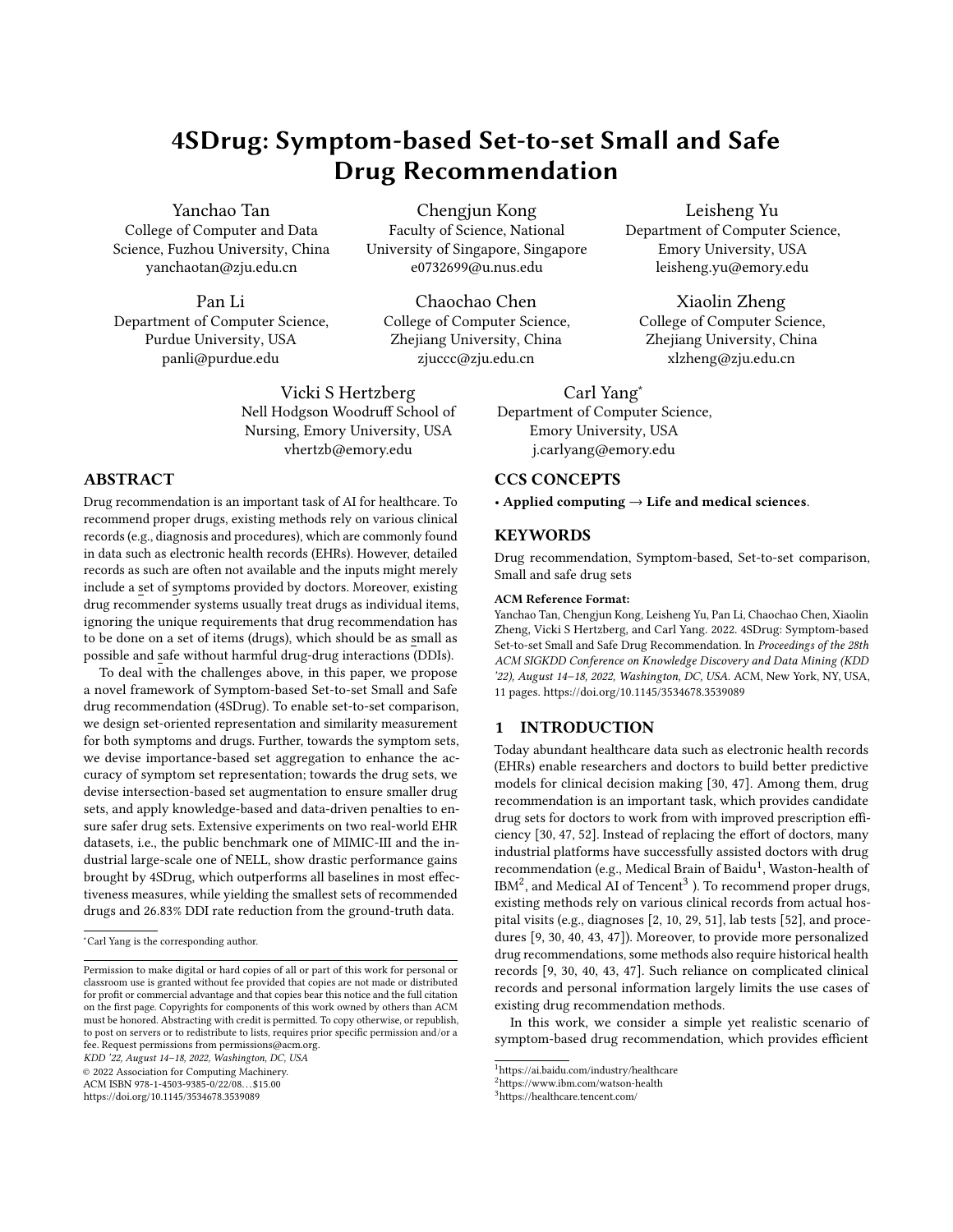| Method         | Jaccard             | F1                  | $Avg \# of Drug$     | <b>DDI</b> Rate     | $ \Delta $ Avg # of Drug | $\Delta\%$ DDI Rate |
|----------------|---------------------|---------------------|----------------------|---------------------|--------------------------|---------------------|
| K-freq         | $0.4048 \pm 0.0011$ | $0.5681 \pm 0.0013$ | $18.7622 \pm 0.0584$ | $0.0659 \pm 0.0003$ | 4.4022                   | $-19.63%$           |
| K-near         | $0.4041 \pm 0.0030$ | $0.5593 \pm 0.0030$ | $19.2018 \pm 0.1569$ | $0.0815 \pm 0.0007$ | 4.8418                   | $-0.61%$            |
| ECC            | $0.4499 \pm 0.0030$ | $0.5977 \pm 0.0030$ | $17.9707 + 0.1125$   | $0.0808 \pm 0.0008$ | 3.6107                   | $-1.46\%$           |
| <b>MLP</b>     | $0.4788 \pm 0.0011$ | $0.6317 + 0.0011$   | $18.0724 + 0.0853$   | $0.0821 + 0.0005$   | 3.7124                   | $+0.12%$            |
| <b>LEAP</b>    | $0.4677 \pm 0.0011$ | $0.6081 \pm 0.0013$ | $18.5374 \pm 0.0646$ | $0.0645 \pm 0.0001$ | 4.1774                   | $-21.34%$           |
| <b>RETAIN</b>  | $0.4717 \pm 0.0024$ | $0.6290 \pm 0.0023$ | $18.9957 \pm 0.0391$ | $0.0817 \pm 0.0003$ | 4.6357                   | $-0.36\%$           |
| <b>GAMENet</b> | $0.4848 \pm 0.0022$ | $0.6393 + 0.0021$   | $26.3139 \pm 0.0668$ | $0.0975 \pm 0.0003$ | 11.9539                  | $+18.90%$           |
| SafeDrug       | $0.4894 \pm 0.0020$ | $0.6454 \pm 0.0018$ | $19.7909 \pm 0.0531$ | $0.0649 \pm 0.0002$ | 5.4309                   | $-20.85%$           |
| 4SDrug         | $0.5041 \pm 0.0016$ | $0.6581 \pm 0.0016$ | $17.5040 \pm 0.0533$ | $0.0600 \pm 0.0004$ | 3.1440                   | $-26.83%$           |

Table 4: Ablation analysis of our proposed 4SDrug on MIMIC-III.

| <b>Submodels</b>                        | <b>Jaccard</b> | F1     | $Avg \# of Drug$ | DDI Rate | $\Delta$ Avg # of Drug | $\Delta$ DDI Rate |
|-----------------------------------------|----------------|--------|------------------|----------|------------------------|-------------------|
| MLP with one-hot set encodings          | 0.4788         | 0.6317 | 18.0724          | 0.0821   | 3.7124                 | $+0.12%$          |
| + set-to-set comparison module (1SDrug) | 0.4873         | 0.6427 | 18.1452          | 0.0827   | 3.7852                 | $+0.85%$          |
| + symptom set module (2SDrug)           | 0.5071         | 0.6608 | 19.7129          | 0.0787   | 5.3529                 | $-4.02\%$         |
| + small drug set principle (3SDrug)     | 0.5078         | 0.6614 | 18.3079          | 0.0770   | 3.9479                 | $-6.10%$          |
| + safe drug set principle (4SDrug)      | 0.5041         | 0.6581 | 17.5040          | 0.0600   | 3.1440                 | $-26.83%$         |

Table 5: Experimental results on NELL. Ground-truth Avg # Drug is 7.6200.

| Method        | Jaccard             | F1                  | $Avg \# of Drug$    |
|---------------|---------------------|---------------------|---------------------|
| K-freq        | $0.1495 \pm 0.0009$ | $0.2435 \pm 0.0014$ | $9.1854 \pm 0.0284$ |
| K-near        | $0.1423 \pm 0.0017$ | $0.2362 \pm 0.0020$ | $9.2026 \pm 0.0894$ |
| <b>ECC</b>    | $0.1985 \pm 0.0024$ | $0.2770 \pm 0.0013$ | $9.5066 \pm 0.1005$ |
| MLP           | $0.2371 \pm 0.0015$ | $0.3040 \pm 0.0012$ | $9.6521 \pm 0.0498$ |
| <b>LEAP</b>   | $0.2359 \pm 0.0010$ | $0.2980 \pm 0.0011$ | $9.6191 \pm 0.0250$ |
| <b>RETAIN</b> | $0.2441 \pm 0.0013$ | $0.3098 \pm 0.0023$ | $9.8006 \pm 0.0198$ |
| 4SDrug        | $0.2618 \pm 0.0015$ | $0.3485 \pm 0.0016$ | $9.1380 \pm 0.0278$ |

DKB is not applicable to NELL, we only verify the performance on NELL with the first three metrics except DDI Rate in Table 5.

In general, 4SDrug outperforms all baselines across all evaluation metrics on both datasets. This answers RQ1, showing that our proposed symptom-based set-to-set recommendation framework is capable of effective drug set recommendation. Note that, limited by the deep reliance on DDI knowledge, some baselines (e.g., GAMENet and SafeDrug) are not available on NELL, and the second best performance scattered among different models like SafeDrug and RETAIN. Compared with the second best performance, the performance gains of 4SDrug in terms of Jaccard and F1 range from reasonably large (1.79% achieved with F1 on the MIMIC-III dataset) to significantly large (12.49% achieved with F1 on the NELL dataset).

Moreover, the proposed 4SDrug method can achieve best Jaccard and F1 scores with the smallest number of recommended drugs on both MIMIC-III and NELL, which is particularly evident for its effectiveness towards the small drug set principle. Note that, real drug records usually contain high DDI Rate, e.g., around 0.0850 on MIMIC-III. Although GAMENet already consider DDI based on DKG, it does not consider the number of recommended drug and outputs undesirable DDI Rate, which is consistent with the results in the recent work [47]. The proposed 4SDrug framework can achieve the lowest value on DDI Rate (i.e., 0.0600 on MIMIC-III). Table 6: Model Complexity Comparison.

| Dataset     | Model          | # of Param. | Training(s) | Testing(s) |
|-------------|----------------|-------------|-------------|------------|
|             | <b>LEAP</b>    | 252,675     | 243.79      | 18.65      |
| MIMIC-III   | <b>RETAIN</b>  | 255,947     | 100.23      | 15.64      |
|             | <b>GAMENet</b> | 365,258     | 150.47      | 18.03      |
|             | SafeDrug       | 285,612     | 134.68      | 18.49      |
|             | 4SDrug         | 79,681      | 18.00       | 14.93      |
|             | <b>LEAP</b>    | 252,675     | 859.65      | 69.12      |
| <b>NELL</b> | <b>RETAIN</b>  | 255,947     | 438.76      | 47.97      |
|             | 4SDrug         | 79,681      | 17.43       | 45.26      |

Table 6 shows the runtimes of 4SDrug and four baselines for drug recommendation, where 4SDrug is more efficient with lower space and time complexity than others. Specifically, our set-to-set recommendation does not involve complex neural architectures and is trivially compatible with efficient mini-batch training. Among the four compared methods, LEAP adopts sequential modeling and recommend drugs one by one, and thus is the most time-consuming. GAMENet stores a large memory bank, and thus requires the largest space. By comparison, we conclude that 4SDrug is efficient and flexible, friendly towards real industrial deployment.

#### 5.3 Model Ablation Study (RQ2)

To better understand 4 "S" in 4SDrug, we closely study our framework by adding the components one by one, i.e., set-to-to comparison module (1SDrug), symptom sets module (2SDrug), small drug set principle (3SDrug), and safe drug set principle (4SDrug). From Table 4, we have the following observations:

• 1SDrug outperforms MLP not only on the effectiveness metrics by achieving 3.24% improvement in Jaccard and 2.18% improvement in F1, but also on the drug-set metrics by achieving a 1.15 decrease in drug number and a 0.97% DDI Rate reduction. Such results are consistent with those in Table 3 and Table 5, showing the effectiveness of mining complex relations among sets.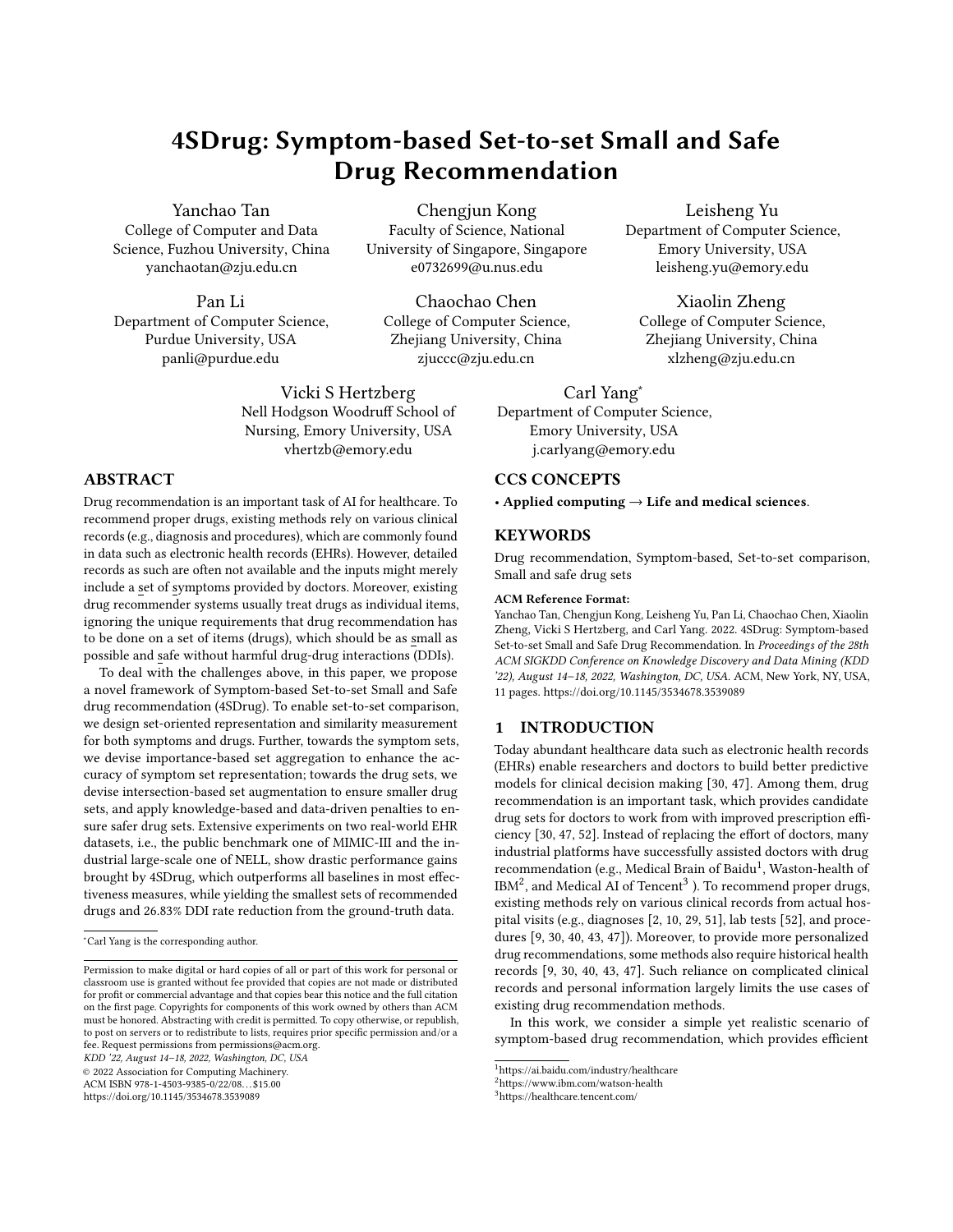Table 7: Example recommended drug set for a given symptom set on MIMIC-III. Here "FN" refers to the drugs that are in the ground-truth drug sets but are not predicted, while "FP" indicates the drugs predicted but are not in ground-truth drug sets. The drug pairs denoted by the same non-black colors have harmful DDIs. Best viewed in color.

| Method                         | Recommended Drug Set                                                                                               |
|--------------------------------|--------------------------------------------------------------------------------------------------------------------|
| Ground-Truth                   | 7 TP (Antithrombotic Agents; Other Mineral Supplements; Anesthetics, General; Irrigating Solutions; Stomatological |
| Num:7                          | Preparations; Vitamin B1, Plain and in Combination with Vitamin B6 and B12; Vitamin B12 and Folic Acid)            |
|                                | 6 TP (Antithrombotic Agents; Other Mineral Supplements; Anesthetics, General; Irrigating Solutions; Stomatological |
| <b>GAMENet</b>                 | Preparations; Vitamin B1, Plain and in Combination with Vitamin B6 and B12)                                        |
| Num: 19                        | 1 FN (Vitamin B12 and Folic Acid)                                                                                  |
| $Recall=6/7$<br>Precision=6/19 | 13 FP (Antiepileptics; Potassium; Other Abesics and Antipyretics; Drugs for Constipation; Drugs for Peptic Ulcer   |
|                                | and Gastro-Oesophageal Reflux Disease (GORD); Beta Blocking Agents; Adrenergics, Inhalants; Calcium; Opioids;      |
|                                | Quinolone Antibacterials; Arteriolar Smooth Muscle, Agents Acting on; Anxiolytics; Hypnotics and Sedatives)        |
| SafeDrug                       | 3 TP (Antithrombotic Agents; Other Mineral Supplements; Vitamin B12 and Folic Acid)                                |
| Num: $5$                       | 4 FN (Anesthetics, General; Irrigating Solutions; Stomatological Preparation; Vitamin B1, Plain and in Combination |
| $Recall=3/7$                   | with Vitamin B6 and B12)                                                                                           |
| Precision=3/5                  | 2 FP (Drugs for Peptic Ulcer and Gastro-Oesophageal Reflux Disease (GORD); Calcium)                                |
| 4SDrug                         | 6 TP (Antithrombotic Agents; Other Mineral Supplements; Anesthetics, General; Irrigating Solutions; Stomatological |
| Num: 8                         | Preparations; Vitamin B1, Plain and in Combination with Vitamin B6 and B12)                                        |
| $Recall=6/7$                   | 1 FN (Vitamin B12 and Folic Acid)                                                                                  |
| Precision=3/4                  | 2 FP (Other Analgesics and Antipyretics; Drugs for Constipation)                                                   |



and the weight of  $(\mathcal{L}_{K-DDI} + \mathcal{L}_{D-DDI})$  (i.e.,  $\beta$ ) on MIMIC-III.

- Compared with 1SDrug, 2SDrug achieves performance gains on the effectiveness metrics by achieving 2.59% improvement in Jaccard and 2.37% improvement in F1. In the drug-set metrics, 2SDrug bring about 3.2% DDI Rate reduction and 1.57 increase in drug number, since 2SDrug does not consider the unique requirements of drug sets.
- Moreover, the performance gain of 3SDrug over 2SDrug includes both effectiveness metrics and drug-set metrics, where 3SDrug can achieve 1.41 decrease in drug number and 2.16% DDI Rate reduction based on 2SDrug. These results show the effectiveness of applying our novel intersection-based set augmentation.
- 4SDrug can achieve the smallest number of drugs and the lowest DDI Rate with significant 20.73% improvement over the DDI of 3SDrug. Although 4SDrug brings a slight decrease on the effectiveness metrics, it can finally achieve a satisfactory tradeoff among the multiple objectives of drug recommendation.

#### 5.4 Major Hyperparameter Study (RQ3)

Our proposed 4SDrug framework mainly introduces two hyperparameters, i.e.,  $\alpha$ , and  $\beta$ , which control the weight of the loss  $\mathcal{L}_{inter}$ from intersection-based set augmentation and the hybrid DDI loss, respectively. Here we show how these two hyperparameters impact the performance and clarify how to set them.

Firstly, we show the model performance with varying  $\mathcal{L}_{inter}$ . The loss  $\mathcal{L}_{inter}$  can control the number of drug. If  $\alpha$  is too small, the interactions between the intersection symptom set and drugs will likely be weakened. However, too large  $\alpha$  will likely cause the model to overfit. The results are shown in Figure 4a. We found that the optimal  $\alpha$  values on MIMIC-III to be about 0.5. Note that, when  $\alpha \in [0, 1]$ , 4SDrug is always better than the best baseline. In the range of [0,1], the optimal  $\alpha$  can be obtained by slight tuning.

Secondly, for hyperparameter  $\beta$ , the optimal  $\beta$  on MIMIC-III is 1.0, as shown in Figure 4b. In particular, we observe the effectiveness of  $\mathcal{L}_{K-DDI}$  and  $\mathcal{L}_{D-DDI}$  as increasing  $\beta$  always leads to the reduction of drug number. However, further increasing it beyond the optimal value makes the accuracy performance worse. In practice,  $\beta$  = 1.0 seems to be the rule-of-thumb.

# 5.5 Case Studies (RQ4)

To demonstrate the advantages of 4SDrug over the two drug recommendation baselines methods, we demonstrate the recommended drugs learned by GAMENet, SafeDrug, and the proposed 4SDrug on MIMIC-III. Some example results are presented in Table 7 and more results can be found in Table C.1 in Appendix C. According to the listed metrics, we have the following observations.

In general, 4SDrug achieves the highest value on Recall and Precision under the given symptom set {Sputum, Ulcer, Cool, Cough, Bleed, ...}. The only one FN drug of 4SDrug is Vitamin B12 and Folic Acid, and by checking DKB, we find the reason of not recommending this drug as to avoid the harmful DDIs between Vitamin B12 and Folic Acid and Stomatological Preparations. Note that, compared with GAMENet that recommend too many drugs with many DDIs, 4SDrug can automatically avoid DDIs, which is consistent with its overall advantageous performance in Table 3.

Since different doctors might give different drug sets for a certain symptom set [14], and thus no gold-standard ground truth exists. In this case, 4SDrug, which provides small and safe drug sets learned from various doctors actual prescriptions, may even serve as a better option than the provided ground-truth drug sets.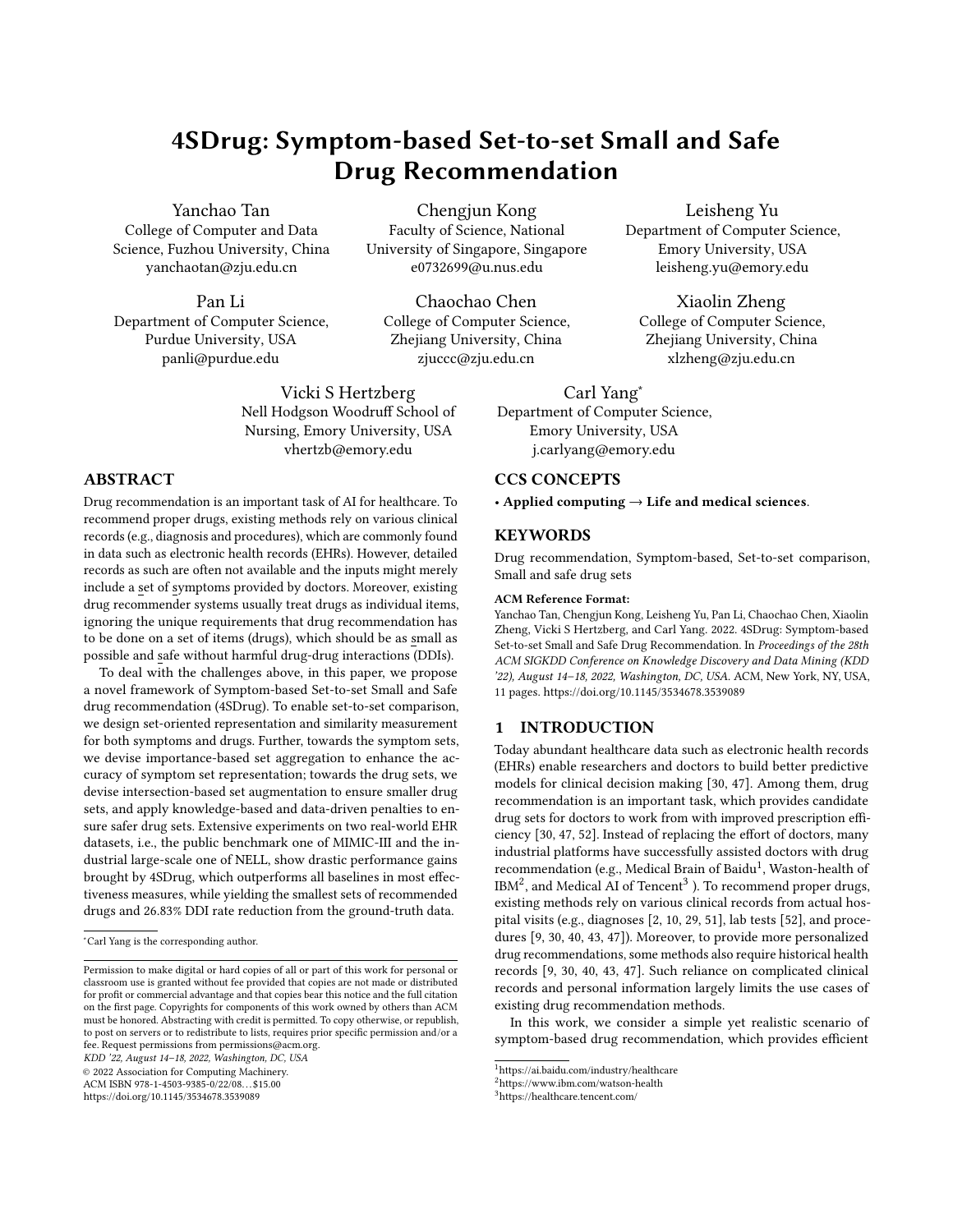## 6 CONCLUSION

In this paper, we propose a symptom set-based drug recommendation framework, towards the prescription assistance for doctors and privacy protection for patients. Specifically, we propose a novel framework of Symptom-based Set-to-set Small and Safe drug recommendation (4SDrug), including a set-to-set comparison module, a symptom set module, and a drug set module. Extensive quantitative experiments demonstrate the clear advantages of our 4SDrug over the state-of-the-art baselines towards the recommendation of accurate, small and safe drug sets, which is further consolidated with our real case study results.

# ACKNOWLEDGMENTS

Xiaolin Zheng was supported by the National Natural Science Foundation of China (No.62172362 and No.72192823).

#### REFERENCES

- [1] A. Avati, K. Jung, S. Harman, L. Downing, A. Ng, and N. H. Shah. Improving palliative care with deep learning. BMC medical informatics and decision making, 18(4):55–64, 2018.
- [2] J. M. Bajor and T. A. Lasko. Predicting medications from diagnostic codes with recurrent neural networks. In ICLR, 2017.
- [3] Y. Bao and X. Jiang. An intelligent medicine recommender system framework. In ICIEA, pages 1383–1388, 2016.
- [4] L. Chen, Y. Liu, X. He, L. Gao, and Z. Zheng. Matching user with item set: Collaborative bundle recommendation with deep attention network. In Proceedings of the Twenty-Eighth International Joint Conference on Artificial Intelligence, IJCAI-19, 2019.
- [5] M. Chen and H. Wang. The reason and prevention of hospital medication errors. Practical Journal of Clinical Medicine, 4, 2013.
- [6] U. Chitra and B. Raphael. Random walks on hypergraphs with edge-dependent vertex weights. In International Conference on Machine Learning, 2019.
- [7] E. Choi, M. T. Bahadori, A. Schuetz, W. F. Stewart, and J. Sun. Doctor ai: Predicting clinical events via recurrent neural networks. In Machine learning for healthcare conference, pages 301–318, 2016.
- [8] E. Choi, M. T. Bahadori, E. Searles, C. Coffey, M. Thompson, J. Bost, J. Tejedor-Sojo, and J. Sun. Multi-layer representation learning for medical concepts. In proceedings of the 22nd ACM SIGKDD international conference on knowledge discovery and data mining, 2016.
- [9] E. Choi, M. T. Bahadori, J. Sun, J. Kulas, A. Schuetz, and W. Stewart. Retain: An interpretable predictive model for healthcare using reverse time attention mechanism. NIPS, 29, 2016.
- [10] F. Gong, M. Wang, H. Wang, S. Wang, and M. Liu. Smr: Medical knowledge graph embedding for safe medicine recommendation. Big Data Research, 23:100174, 2021.
- [11] L. Guo, H. Yin, Q. Wang, B. Cui, Z. Huang, and L. Cui. Group recommendation with latent voting mechanism. In ICDE, pages 121–132, 2020.
- [12] C.-K. Hsieh, L. Yang, Y. Cui, T.-Y. Lin, S. Belongie, and D. Estrin. Collaborative metric learning. In WWW, pages 193–201, 2017.
- [13] M. Jia, X. Cheng, Y. Zhai, S. Lu, S. Ma, Y. Tian, and J. Zhang. Matching on sets: Conquer occluded person re-identification without alignment. In AAAI, pages 1673–1681, 2021.
- [14] Y. Jin, W. Zhang, X. He, X. Wang, and X. Wang. Syndrome-aware herb recommendation with multi-graph convolution network. In ICDE, pages 145–156, 2020.
- [15] A. E. Johnson, T. J. Pollard, L. Shen, L.-W. H. Lehman, M. Feng, M. Ghassemi, B. Moody, P. Szolovits, L. A. Celi, R. G. Mark, and et al. Mimic-iii, a freely accessible critical care database. Scientific Data, 3(1), 2016.
- [16] H.-C. Kao, K.-F. Tang, and E. Chang. Context-aware symptom checking for disease diagnosis using hierarchical reinforcement learning. In AAAI, 2018.
- [17] J. Lee, Y. Lee, J. Kim, A. Kosiorek, S. Choi, and Y. W. Teh. Set transformer: A framework for attention-based permutation-invariant neural networks. In ICML, pages 3744–3753, 2019.
- [18] C. Li, B. Wang, V. Pavlu, and J. Aslam. Conditional bernoulli mixtures for multilabel classification. In ICML, pages 2482–2491, 2016.
- [19] P. Li and O. Milenkovic. Inhomogoenous hypergraph clustering with applications. In Advances in Neural Information Processing Systems, 2017.
- [20] X. Lin, Z. Quan, Z.-J. Wang, T. Ma, and X. Zeng. Kgnn: Knowledge graph neural network for drug-drug interaction prediction. In IJCAI, pages 2739–2745, 2020.
- [21] Y. Liu, X. Xia, L. Chen, X. He, C. Yang, and Z. Zheng. Certifiable robustness to discrete adversarial perturbations for factorization machines. In SIGIR, pages

419–428, 2020.

- [22] C. Mao, L. Yao, and Y. Luo. Medgcn: Graph convolutional networks for multiple medical tasks. arXiv preprint arXiv:1904.00326, 2019.
- G. K. McEvoy. Ahfs drug information. Oncology Issues, 9(5):12-13, 1994.
- [24] L. Pang, J. Xu, Q. Ai, Y. Lan, X. Cheng, and J. Wen. Setrank: Learning a permutation-invariant ranking model for information retrieval. In SIGIR, 2020.
- [25] C. R. Qi, H. Su, K. Mo, and L. J. Guibas. Pointnet: Deep learning on point sets for 3d classification and segmentation. In CVPR, 2017.
- [26] L. Rasmy, Y. Xiang, Z. Xie, C. Tao, and D. Zhi. Med-bert: pretrained contextualized embeddings on large-scale structured electronic health records for disease prediction. NPJ digital medicine, 4(1):1–13, 2021.
- [27] S. Rendle, C. Freudenthaler, Z. Gantner, and L. Schmidt-Thieme. Bpr: Bayesian personalized ranking from implicit feedback. In UAI, pages 452—-461, 2009.
- [28] C. L. A.-P. Rutter and D. Newby. Community Pharmacy-E-Book, livre ebook. 2011. J. Shang, T. Ma, C. Xiao, and J. Sun. Pre-training of graph augmented transformers for medication recommendation. In IJCAI, pages 5953-5959, 2019.
- [30] J. Shang, C. Xiao, T. Ma, H. Li, and J. Sun. Gamenet: Graph augmented memory networks for recommending medication combination. In AAAI, pages 1126–1133, 2019.
- [31] Y. Shi, J. Oliva, and M. Niethammer. Deep message passing on sets. In AAAI, pages 5750–5757, 2020.
- [32] K. Skianis, G. Nikolentzos, S. Limnios, and M. Vazirgiannis. Rep the set: Neural networks for learning set representations. In AISTATS, pages 1410–1420, 2020. [33] Y. Tan, C. Yang, X. Wei, C. Chen, L. Li, and X. Zheng. Enhancing recommendation
- with automated tag taxonomy construction in hyperbolic space. In ICDE, 2022. [34] Y. Tan, C. Yang, X. Wei, C. Chen, W. Liu, L. Li, J. Zhou, and X. Zheng. Metacare++:
- Meta-learning with hierarchical subtyping for cold-start diagnosis prediction in healthcare data. In SIGIR, 2022.
- [35] Y. Tan, C. Yang, X. Wei, Y. Ma, and X. Zheng. Multi-facet recommender networks with spherical optimization. In ICDE, pages 1524–1535, 2021.
- [36] K.-F. Tang, H.-C. Kao, C.-N. Chou, and E. Y. Chang. Inquire and diagnose: Neural symptom checking ensemble using deep reinforcement learning. In NIPS Workshop on Deep Reinforcement Learning, 2016.
- [37] N. P. Tatonetti, P. P. Ye, R. Daneshjou, and R. B. Altman. Data-driven prediction of drug effects and interactions. Science translational medicine, 4(125):125ra31– 125ra31, 2012.
- [38] S. Vilar, E. Uriarte, L. Santana, T. Lorberbaum, G. Hripcsak, C. Friedman, and N. P. Tatonetti. Similarity-based modeling in large-scale prediction of drug-drug interactions. Nature protocols, 9(9):2147–2163, 2014.
- [39] M. Wang, M. Liu, J. Liu, S. Wang, G. Long, and B. Qian. Safe medicine recommendation via medical knowledge graph embedding. ArXiv e-prints, pages arXiv–1710, 2017.
- [40] S. Wang, P. Ren, Z. Chen, Z. Ren, J. Ma, and M. de Rijke. Order-free medicine combination prediction with graph convolutional reinforcement learning. In CIKM, pages 1623–1632, 2019.
- [41] X. Wang, T. Huang, D. Wang, Y. Yuan, Z. Liu, X. He, and T.-S. Chua. Learning intents behind interactions with knowledge graph for recommendation. In WWW, pages 878–887, 2021.
- [42] X. Wang, H. Jin, A. Zhang, X. He, T. Xu, and T.-S. Chua. Disentangled graph collaborative filtering. In SIGIR, pages 1001–1010, 2020.
- [43] Y. Wang, W. Chen, D. PI, L. Yue, S. Wang, and M. Xu. Self-supervised adversarial distribution regularization for medication recommendation. In IJCAI, pages 3134–3140, 2021.
- [44] Y. Xie, Z. Wang, C. Yang, Y. Li, B. Ding, H. Deng, and J. Han. Komen: Domain knowledge guided interaction recommendation for emerging scenarios. In WWW, pages 1301–1310, 2022.
- [45] C. Yang, L. Bai, C. Zhang, Q. Yuan, and J. Han. Bridging collaborative filtering and semi-supervised learning: a neural approach for poi recommendation. In KDD, pages 1245–1254, 2017.
- [46] C. Yang, A. Pal, A. Zhai, N. Pancha, J. Han, C. Rosenberg, and J. Leskovec. Multisage: Empowering gcn with contextualized multi-embeddings on web-scale multipartite networks. In KDD, pages 2434–2443, 2020.
- [47] C. Yang, C. Xiao, F. Ma, L. Glass, and J. Sun. Safedrug: Dual molecular graph encoders for recommending effective and safe drug combinations. In IJCAI, pages 3735–3741, 2021.
- [48] P. Zadeh, R. Hosseini, and S. Sra. Geometric mean metric learning. In ICML, pages 2464–2471, 2016.
- [49] M. Zaheer, S. Kottur, S. Ravanbakhsh, B. Poczos, R. R. Salakhutdinov, and A. J. Smola. Deep sets. In NIPS, volume 30, 2017.
- [50] X. Zeng, G. Yu, Y. Lu, L. Tan, X. Wu, S. Shi, H. Duan, Q. Shu, and H. Li. Pic, a paediatric-specific intensive care database. Scientific data, 7(1):1–8, 2020.
- [51] Y. Zhang, R. Chen, J. Tang, W. F. Stewart, and J. Sun. Leap: learning to prescribe effective and safe treatment combinations for multimorbidity. In KDD, pages 1315–1324, 2017.
- [52] Z. Zheng, C. Wang, T. Xu, D. Shen, P. Qin, B. Huai, T. Liu, and E. Chen. Drug package recommendation via interaction-aware graph induction. In WWW, pages 1284–1295, 2021.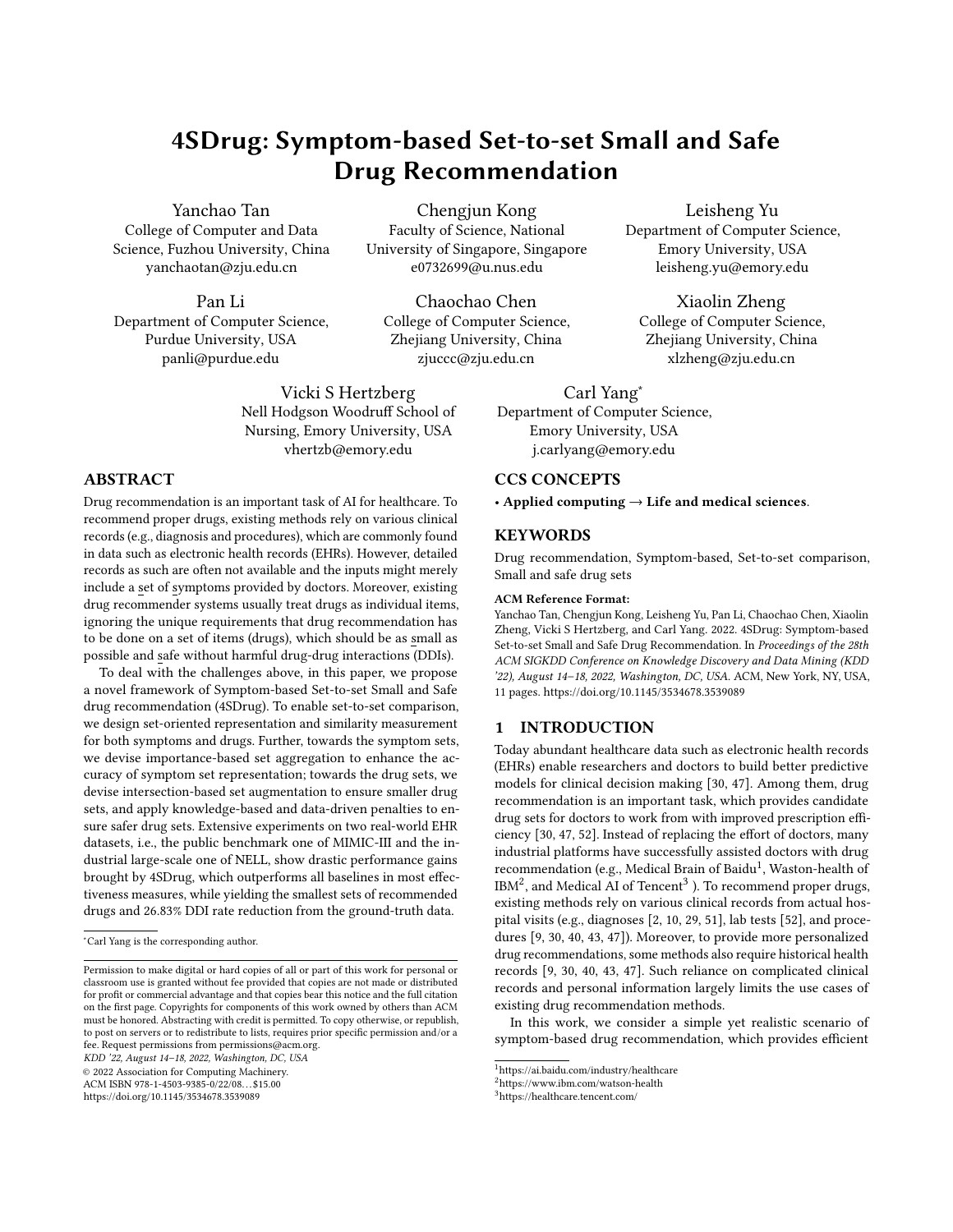KDD '22, August 14-18, 2022, Washington, DC, USA Yanchao Tan et al. (2012) 22, August 14-18, 2022, Washington, DC, USA

# APPENDIX

# A EVALUATION PROTOCOLS DETAILS

For a particular symptom set  $\mathcal{S}^{(i)}$  and the recommended drug set is  $D^{(i)}$ .  $\hat{D}^{(i)}$  is the ground truth drug set prescribed by doctors. The mean jaccard coefficient is defined as the size of the intersection divided by the size of the union of predicted drugs and ground truth drugs. Recall measures the completeness of predicted drugs and Precision measures the correctness of predicted drugs. F1 score is the harmonic mean of Precision and Recall, and is often used as a comprehensive evaluation metric of prediction models:

Jaccard = 
$$
\frac{1}{Q} \sum_{i}^{d} \frac{D^{(i)} \cap \hat{D}^{(i)}}{D^{(i)} \cup \hat{D}^{(i)}}
$$
, Recall =  $\frac{1}{Q} \sum_{i}^{d} \frac{D^{(i)} \cap \hat{D}^{(i)}}{\hat{D}^{(i)}}$   
\nPrecision =  $\frac{1}{Q} \sum_{i}^{d} \frac{D^{(i)} \cap \hat{D}^{(i)}}{D^{(i)}}$   
\n
$$
F1 = \frac{1}{Q} \sum_{i}^{d} \frac{2 * \text{ Precision}_{i} * \text{ Recall}_{i}}{\text{Precision}_{i} + \text{Recall}_{i}}
$$

where  $i$  is a query index in the test set.

To measure drug safety, we define DDI Rate as the percentage of drug recommendation that contain DDIs.

$$
\text{DDI Rate} = \frac{1}{Q} \sum_{i}^{\bullet} (d_a, d_b) \in D^{(i)} \& (d_a, d_b) \in \mathcal{E}_{ddi} / \bigcap_{a,b}^{0}
$$

where the set will count each drug pair  $(d_a, d_b)$  in recommendation set  $D^{(i)}$  if the pair belongs to drug knowledge base (DKB) in  $\mathcal{E}_{ddi}$ .

### B BASELINE DETAILS

• K-freq [40]. K-frequent predicts drugs by counting the the top  $K$ most frequently occurring drugs of each symptom. We tried  $K$ from 1 to 8 and finally set  $K$  to 5 according to the validation.

- K-near [30]. To prescribe drugs for a symptom set  $S_i$ , K-nearest selects the drugs prescribed for patient  $S_i$  that has the most similar symptom set embedding with  $S_i$ . Similarity between two sets is measured by Jaccard measurement. Here, we set  $K$  to 1.
- Ensemble Classifier Chain (ECC) [47]. Classifier chain (CC) is a popular multi-label classification approach, which feeds previous classification results into the latter classifiers. We implement a 10-member ensemble of CCs also by scikit-learn, where each CC consists of a dependent series of logistic regression classifiers.
- Multi-layer Perceptron (MLP) [40]. MLPs are conventional methods to solve multi-label classification problem, where we use a three-layer perceptron and sigmoid as activation function to predict the probability of each drug.
- LEAP [51] treats drug recommendation as a sentence generation task and recommend drugs one at a time.
- RETAIN [9] is a temporal based method. It utilizes a two-level RNN with reverse time attention to model the symptom information.
- GAMENet [30]. GAMENet adopts memory augmented neural networks and stores historical drug memory records as references for future prediction.
- SafeDrug [47]. SafeDrug propose dual molecular encoders to capture global and local molecule patterns and explicitly design DDI controllable loss function.

# C FULL CASE STUDIES

Given a symptom set { Poor mental status, Mental Status Change, Secretions, sputum, ulcer,Cool, Productive Cough, Cough, Apnea, Bleed}, the recommended drugs learned by the compared methods are listed in Table C.1.